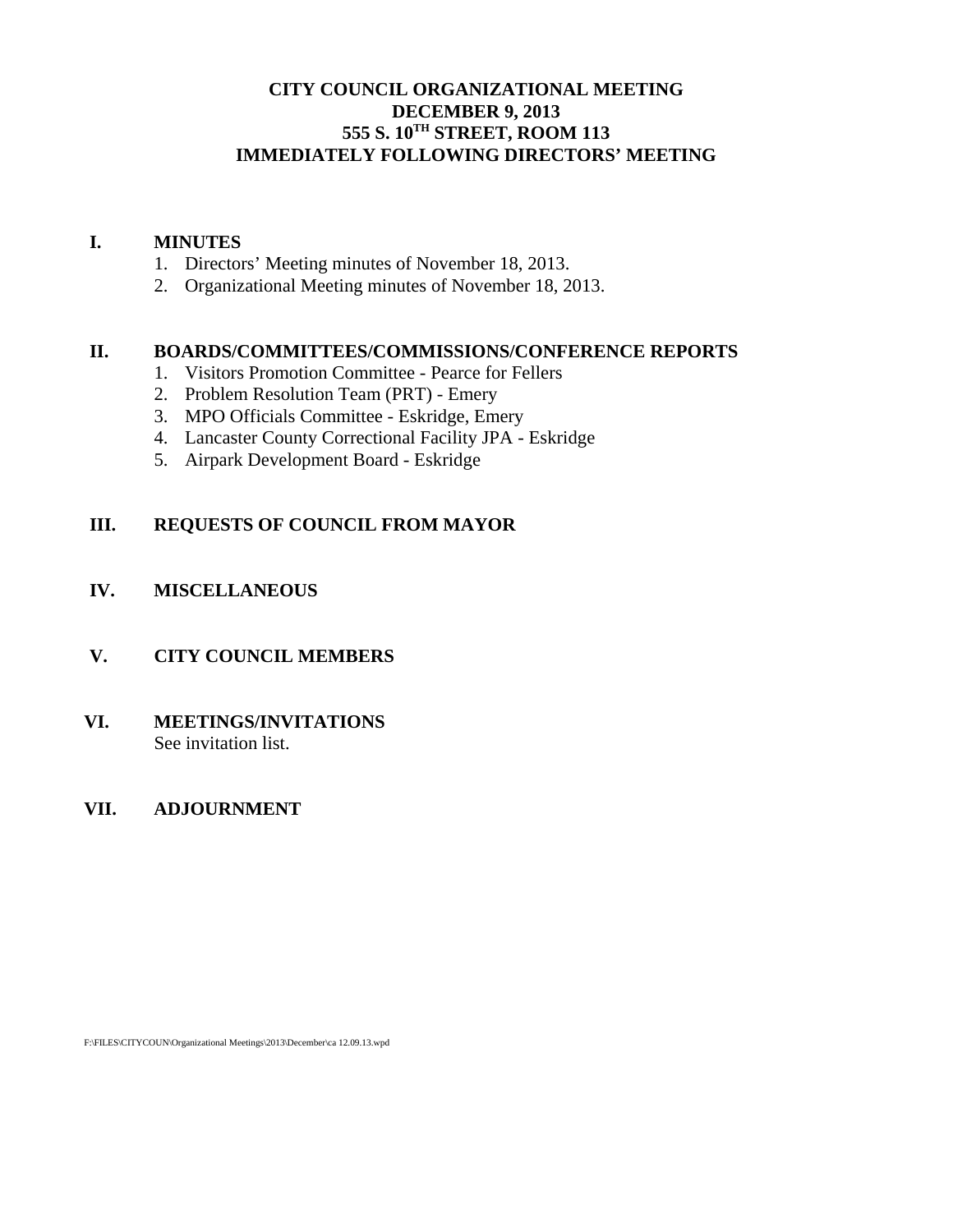## **MINUTES CITY COUNCIL ORGANIZATIONAL MEETING DECEMBER 9, 2013**

- **Present:** Carl Eskridge, Chair; Doug Emery, Vice Chair; Leirion Gaylor Baird; Trent Fellers; Jonathan Cook; Roy Christensen; and Jon Camp
- **Others:** Denise Pearce, Senior Policy Counsel; Ron Confer, City Attorney; and Mary Meyer, Council Secretary

Chair Eskridge opened the meeting at 2:32 p.m. and announced the location of the Open Meetings Act.

# **I. MINUTES**

- 1. Directors' Meeting minutes of November 18, 2013.
- 2. Organizational Meeting minutes of November 18, 2013.

The above minutes were distributed and with no corrections placed on file in Council Office.

# **II. BOARDS/COMMITTEES/COMMISSIONS/CONFERENCE REPORTS**

# **1. Visitors Promotion Committee (VPC) - Pearce for Fellers**

Fellers stated he did not attend as the meeting time conflicts with the Council meetings on Monday. Now reporting the meetings are being moved to Wednesdays which makes it possible to attend. Pearce added she sent an updated VPC schedule to Council a couple of weeks ago.

# **2. Problem Resolution Team (PRT) - Emery**

Emery had previously distributed a report on the PRT Open and Monitor cases, listing current addresses. He stated the numbers are down mostly due to the weather. Now no mowing, trees, or weed control which is a huge part of the regular numbers.

Christensen asked if the list could include property owners names? Emery replied he didn't believe it was allowed. A media person previously asked for the addresses and we were told we could not give them out. Fellers questioned if there's any way to list other than by parcel? Emery answered he was just talking about the Problem Resolution List. Confer added the County runs the other program and they would have to determine.

# **3. MPO Officials Committee - Eskridge, Emery**

Eskridge stated at the MPO meeting the Committee went over rules, making sure our projects are in compliance with Federal requirements.

Camp asked for an update on the South Beltway. Eskridge replied moving along at a slow rate.

# **4. Lancaster County Correctional Facility JPA - Eskridge**

Eskridge stated the Lancaster County Correctional JPA has monthly meetings with the primary purpose to approve bills, paying as they are received. The jail is within 150 of capacity with County inmates, not importing people from other locations.